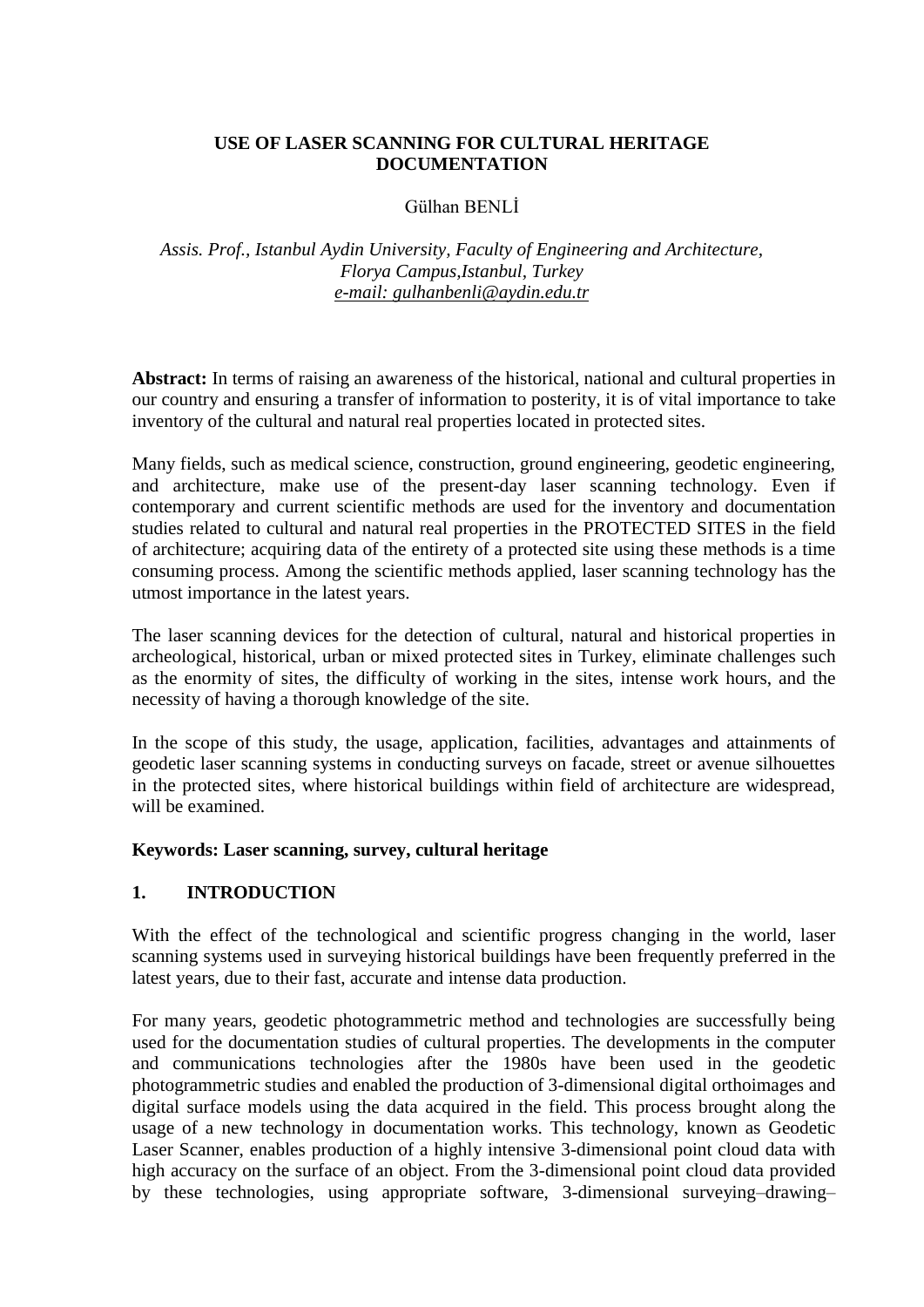modeling can be produced. Consequently, it is possible to talk about 3-dimensional accurate digital documentations which has an accuracy at the level of millimeters and surveying– restoration studies have taken on new and different dimensions.

#### **2. THE USE OF LASER SCANNING TECHNOLOGY IN SURVEYING**

Today several methods are being used for the documentation, quantification and surveying of cultural and architecture heritage. These methods may be listed as; surveys using conventional instruments, topographic and photogrammetric surveys, surveys using laser scanning. The documentation in the surveying studies of either a single structure, or an architectural heritage in the scale of a whole area, using digital imaging or 3-dimensional laser scanning devices is a technique which is applied in the latest years. The beam sent from the laser scanning device, to the object or surface across, returns as millions of point data in the computer environment and can be seen as an object formed by the point cloud in digital media. This object or surface is now coordinated according to its ground level, in its actual size and in high accuracy.

The object or the surface can be defined in millions of 3-dimensional coordinates in several minutes. All the points in the point cloud in the system has 3-dimensional coordinates (x, y, z values). The coordinate system can be defined specifically to the object or the surface, and also can be attributed to the global coordinate system when required. This scanning can also be brought into the metric system. This cloud points can be seen directly in the software for architectural drawing, or using several drawing interface software and it can be qualified in metric system, drawings can be plotted via those points. In this case, it is possible to measure any point on the object or the surface in its actual size. Virtual copies of the existing situation, with a high accuracy rate and millimetric precision are rapidly produced. For example, if this object is a structure, you can acquire the ground clearance of any window on it, the distance between two windows or all the dimensions of the stone jamb framing the window.

This situation greatly shortens the period of surveying with technical equipment, other than laser or with one-to-one labour force in the site. In cases where it is hard to reach using conventional methods, or scaffolds are required, e.g. eave soffits, measuring can be easily conducted via laser cloud points. The point to consider in surveying is the extent to how detailed the object or surface will be drawn. The scale of the detail to be drawn is directly related to the density ratio of the laser beams being reflected on the structure. Detail intensity of the architectural elements (concave or convex curves) on the facade of the structure, and the incidence angle of the laser beams to the surface are important factors.

In situations where the scanning angle is not appropriate, several scans can be conducted and the data can be combined or overlapped. The greater is the intensity of the points acquired, the clearer will be the point details on the facade of the structure (bay window, mutule, corbel etc.) or the straight edges, e.g. door-window openings, jambs, decorations, or eave line. This situation leaves no part open-ended while the architectural drawings are being prepared and the facade of the structure can be measured with maximum accuracy. When the point cloud data of a measured surface is observed, a colored or monochrome (optional) exact copy of the surface can be seen in the digital environment. The produced image is a virtual survey.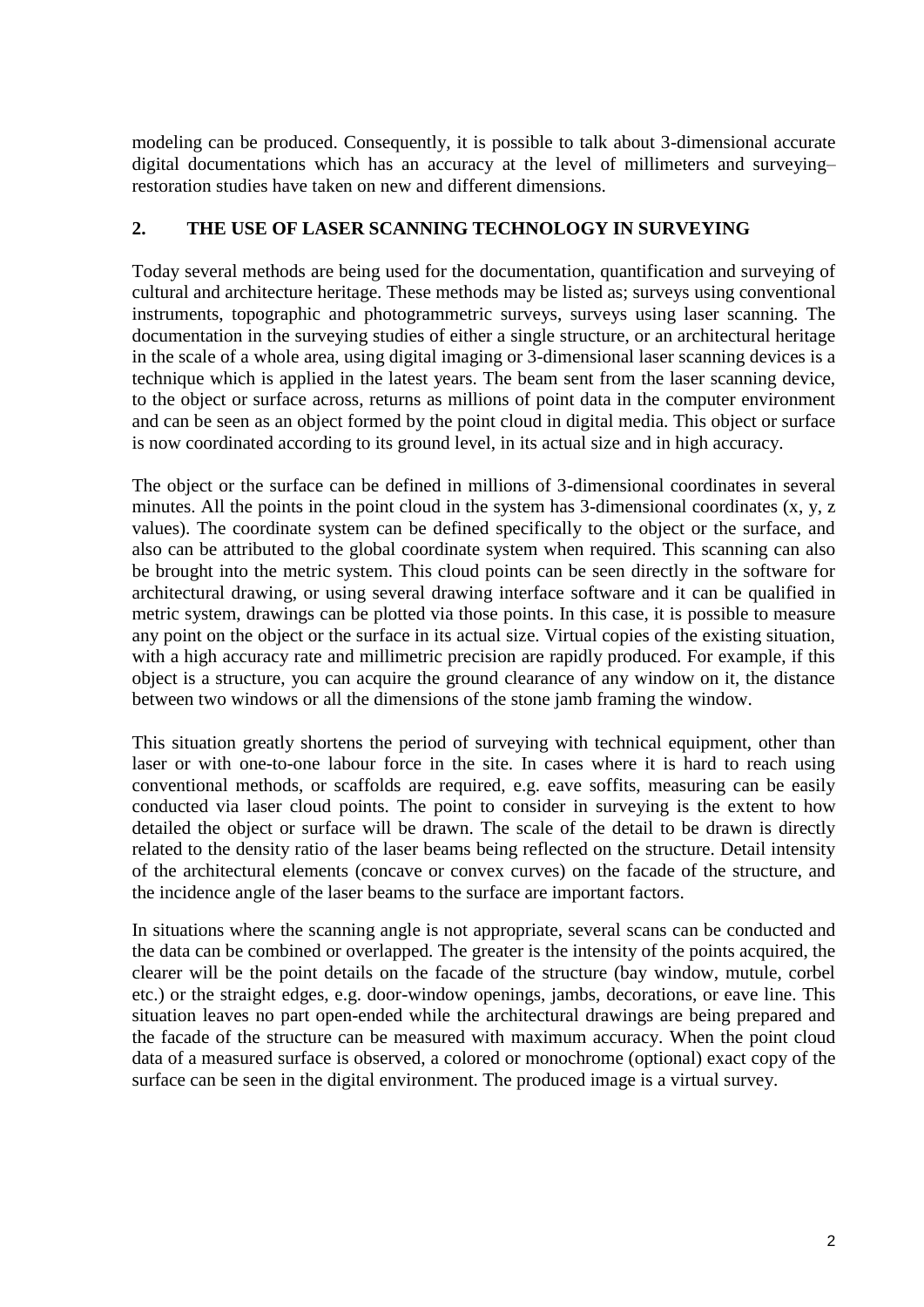# **3. THE IMPACT OF LASER SCANNING DEVICES ON MEASURING AND DRAWING**

While some scanning devices used today are appropriate for middle distances and internal spaces (100 meters), some are appropriate for long distance and external spaces (several hundred meters). Scanning devices for strictly particular details of historical buildings, such as column caps on the facade, relief and decorations, muqarnas on portals, interior handcarvings, i.e. for close distance (several meters) measurements which require high accuracy are also available.

The data acquired from 3-dimensional laser scanning devices is an image which consists of millions of points. In this image, empty and full surfaces, all the curves, indents and juts can be observed as sharp lines formed by the points. As each point in the image has its own coordinate value, the lines formed by these points can be gripped and combined to produce drawings in CAD environment.

Selection of the laser scanning device is directly relevant to the surveying activity to be conducted. In a project where only a street silhouette is to be acquired, measuring can be conducted by sending sparser laser points, much more rapidly. However, in a survey where the details on a structure are to be drawn, intense scanning should be conducted and every curve should be clearly observed. Yet, it should be considered that an image with intense point clouds has a vast number of points and is a slow image. Therefore it is also more difficult to make drawings via intense data. In sparse point cloud images, details are less observed. So, the right way would be to determine the scanning method appropriate for the project, prior to commencement of the work.

Photogrammetric surveying is the conventional method which has been applied for many years for surveying streets in protected sites. However, in the latest years, 3-dimensional laser scanning devices are also being used in the field of architecture. I will try and illustrate the contribution of 3-dimensional laser scanning devices to the surveying process, using an example which was conducted in Istanbul, Fatih District, in 2011. In this project, the silhouette of a street with 10 adjacent duplex houses was surveyed using 2 different methods and drawings were produced using the data acquired.

- The technical team employed in the survey was chosen from skilled experts and both surveys were conducted by the same team.
- Survey drawings were produced by the same experts, on another day and the same interface drawing software was used.
- The survey was produced by 1/200 measurement, appropriate for the drawing technique (more sparse point cloud data)
- In both surveys, the period for the work on the coordinate system were not included in the evaluation work period.
- 1 work day is considered as 8 hours.

The data acquired is demonstrated in Table 1 below.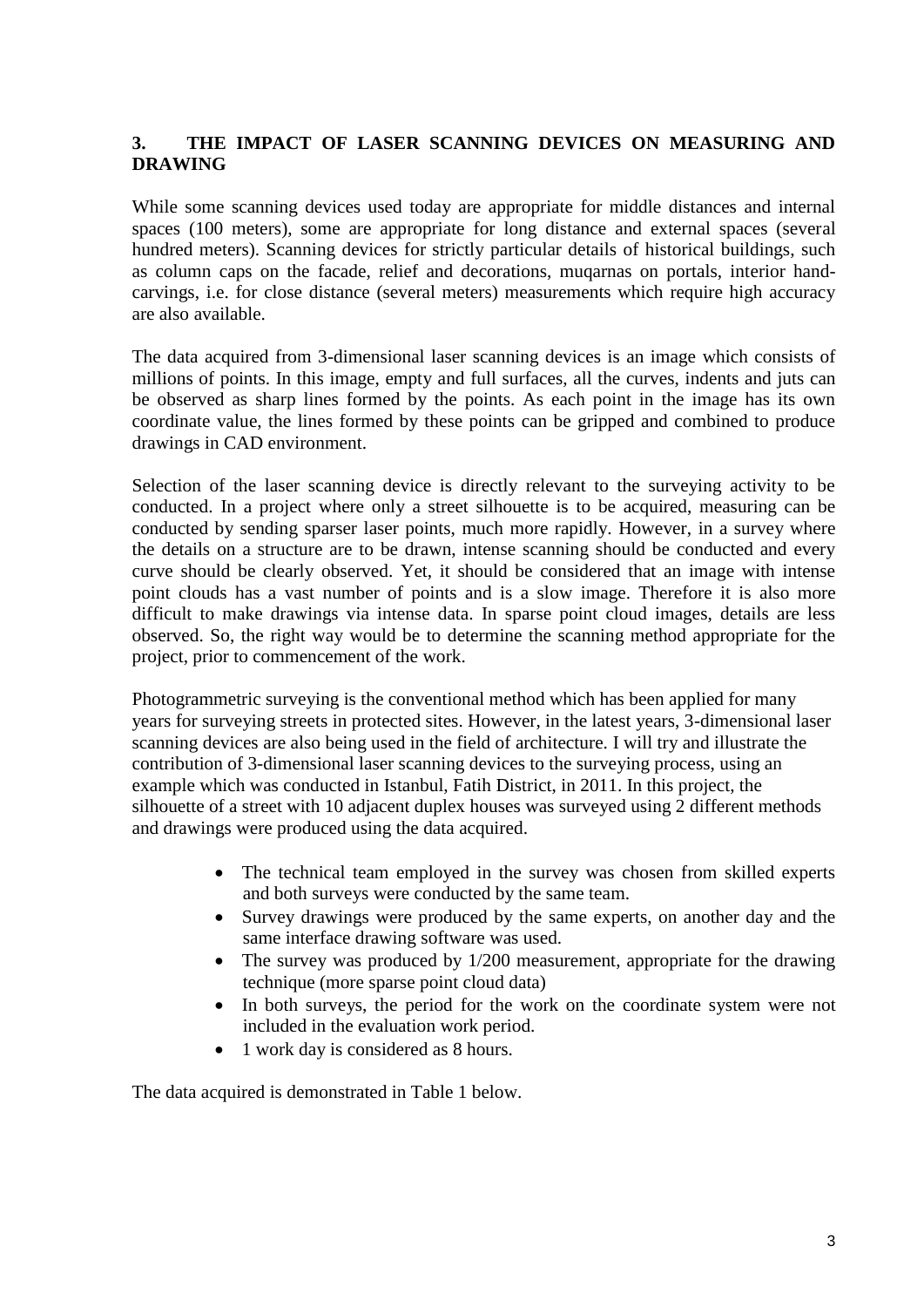| <b>Method</b>                                                                            | Equipment                                                                                                      | <b>Measuring</b>                                              | <b>Field</b>                                                                   | <b>Office work</b>                                                             |                                                         |                                                                                            | <b>Total</b>                    |
|------------------------------------------------------------------------------------------|----------------------------------------------------------------------------------------------------------------|---------------------------------------------------------------|--------------------------------------------------------------------------------|--------------------------------------------------------------------------------|---------------------------------------------------------|--------------------------------------------------------------------------------------------|---------------------------------|
|                                                                                          | used                                                                                                           | technical<br>team                                             | <b>Work</b><br>Survey<br>duration                                              | Process<br>duration<br>$\ast$                                                  | <b>Technical</b><br><b>Drawing</b><br>team              | Survey                                                                                     | duration                        |
| Photogrammetric<br>Survey<br>$\div$                                                      | 1 total<br>station, 2<br>calibrated<br>photo<br>cameras, 12<br>laser<br>measures, 2<br>steel tape<br>measures, | 1 survey<br>engineer, 1<br>cadastral<br>mapping<br>technician | 6 days<br>$(8 \times 6 =$<br>48 hours)<br>48 x 2<br>persons<br>$= 96$<br>hours | 2 days<br>$(2 \times 8)$<br>16<br>hours)<br>16x2<br>persons<br>$= 32$<br>hours | 1 Master<br>Architect<br>restorator,<br>1<br>restorator | 20 days<br>$(20 \times 8 =$<br>160<br>hours)<br>$160 \times 2$<br>$persons =$<br>320 hours | $96 + 32 + 320$<br>$=448$ hours |
| (Surveying with laser<br>scanning device)<br><b>Virtual Survey</b><br>$\dot{\mathbf{c}}$ | 1 laser<br>scanning<br>device with<br>auto<br>camera, 1<br>steel tape<br>measure                               | 1 survey<br>engineer                                          | 3 hours<br>$3 \times 1$<br>$person =$<br>3 hours                               | 2 hours<br>$2 \times 1$<br>person<br>$= 2$<br>hours                            | 1 Master<br>Architect<br>restorator,<br>1<br>restorator | 8 days<br>$(8 \times 8)$<br>64 hours)<br>64 x 2<br>$persons =$<br>128 hours                | $3+2+128=$<br>133 hours         |

**Table 1:** Surveying with two methods

*\*Process is conducted by the Mapping team.*

In the light of this experience, it can be stated that the surveying of this site can be completed in 448 hours  $= 56$  work days, using photogrammetric method, and 133 hours  $= 17$  work days, using 1 laser scanning device. A total gain of time in 3 times more can be achieved. In such a case, many advantages are acquired in the entirety of large-scale survey works.

# **4. THE IMPACT OF WHOLISTIC DOCUMENTATION OF PROTECTED SITES TO PROJECT AND PLANNING DECISIONS**

Protected sites, intertwined in the daily life, are being rapidly falling into ruins with the intense pressure of the urban development surrounding it. This devastation is at a higher rate in urban protected sites, than archeological and natural protected sites (such as Side, Ephesus) which our not in urban areas. The management of protected sites are defined in accordance with the Reconstruction Plans for Protection, with the law number 2863 in Turkish Republic.

Due to the differences in both quality and quantity of the natural and historical properties in all the protected sites, and since they are under the authority and responsibility areas of different managements (Ministry, Municipality etc.) it gets more difficult to protect the historical properties as required.

The planning and improving works to be conducted for the historical heritage, natural and urban properties in our cities, enables the city to reach higher values.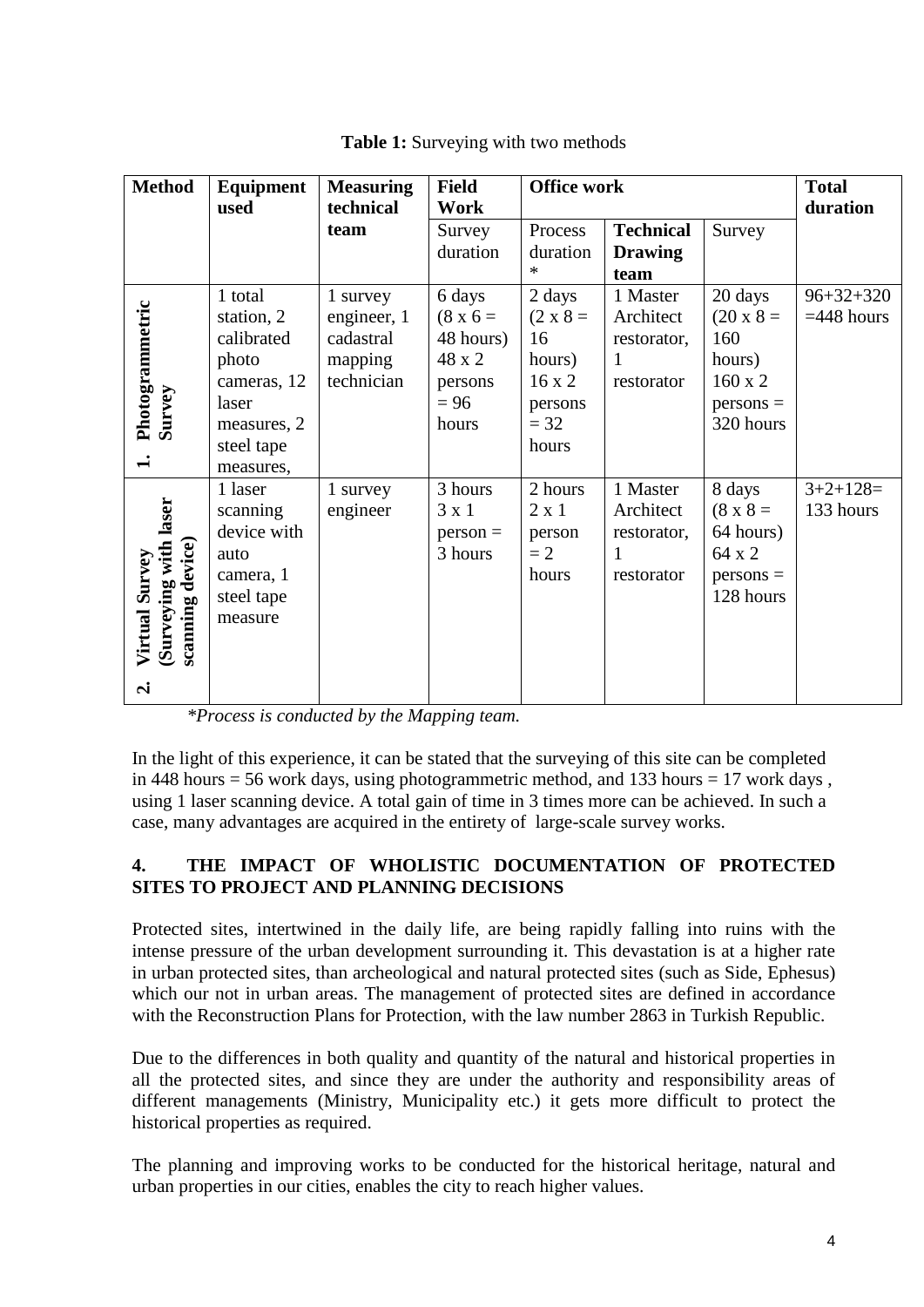The content of the works required by the relevant legislation includes the assessments and drawings of the case with high accuracy surveys. Since urban data such as;

- the relation between historical buildings and recent reinforced concrete buildings.
- extensions on the historical building, unlicensed constructions,
- the relation between historical buildings and streets and squares,
- actual situation of the buildings in terms of function, clearance and aesthetics,
- free space assessment,
- actual accession situation.
- ground, garden, road and pavement levels,
- plant elements, trees,
- urban furniture such as street lamps, waste bins etc.

can be assessed for all structures in 3-dimensional laser point clouds conducted in the field, these data shall lead new planning decisions to be taken from time to time. They will ease decisions on color, material and texture features of new architectural elements to be applied in the area. It will be possible to complete the preliminary preparations and decisions for the design works to be conducted in the area, via combined 3-dimensional laser point clouds, when the survey drawings are still being continued. With such an operation, the duration of the project shall be shortened in the end. The possibility to see and examine the area defined as a protected site in the digital environment as a whole, ensures rapid and accurate decisions by experts.

For example, when it is considered that the roof configurations applied in the protected site under study are acquired using 3-dimensional scanning, the most common roof profile throughout the region shall have been detected. When a proposal for a new construction in the protected site is brought forward, information on the roof configurations which has been conventionally applied in the area shall be already available, and knowledge and foresight on the style in which the new structure should be, shall already be present. In this way, typologies on the protected site under study can be defined in a short period, in a rapid manner. Supporting these data with photographs shot in the area, shall also shorten the duration of examination and decision processes. This also ensures a possibility to examine the harmony of the proposed new buildings to the old site, in terms of level and clearance, for reconstruction plans for protection in protected sites. Affects the decision making process positively during the constitution of the terms for new structures.

Although cadastral maps include structure, parcel, plot, field etc. Border information, this data may be insufficient in some cases. Therefore, in the scope of the planning works, a possibility of producing 3-dimensional laser data or 3-dimensional cadastral maps based on this data arises.

Since, with the contributions of technology, most real-like surveys can be conducted on vast areas, and 3-dimensional data can be associated with the Geographical Information System, it is also possible to examine 3-dimensional images. By producing city models via 3 dimensional city surveys, this technology can be provided to the uses of many administrations. Cross examinations requested by the Geographical Information System can also be conducted.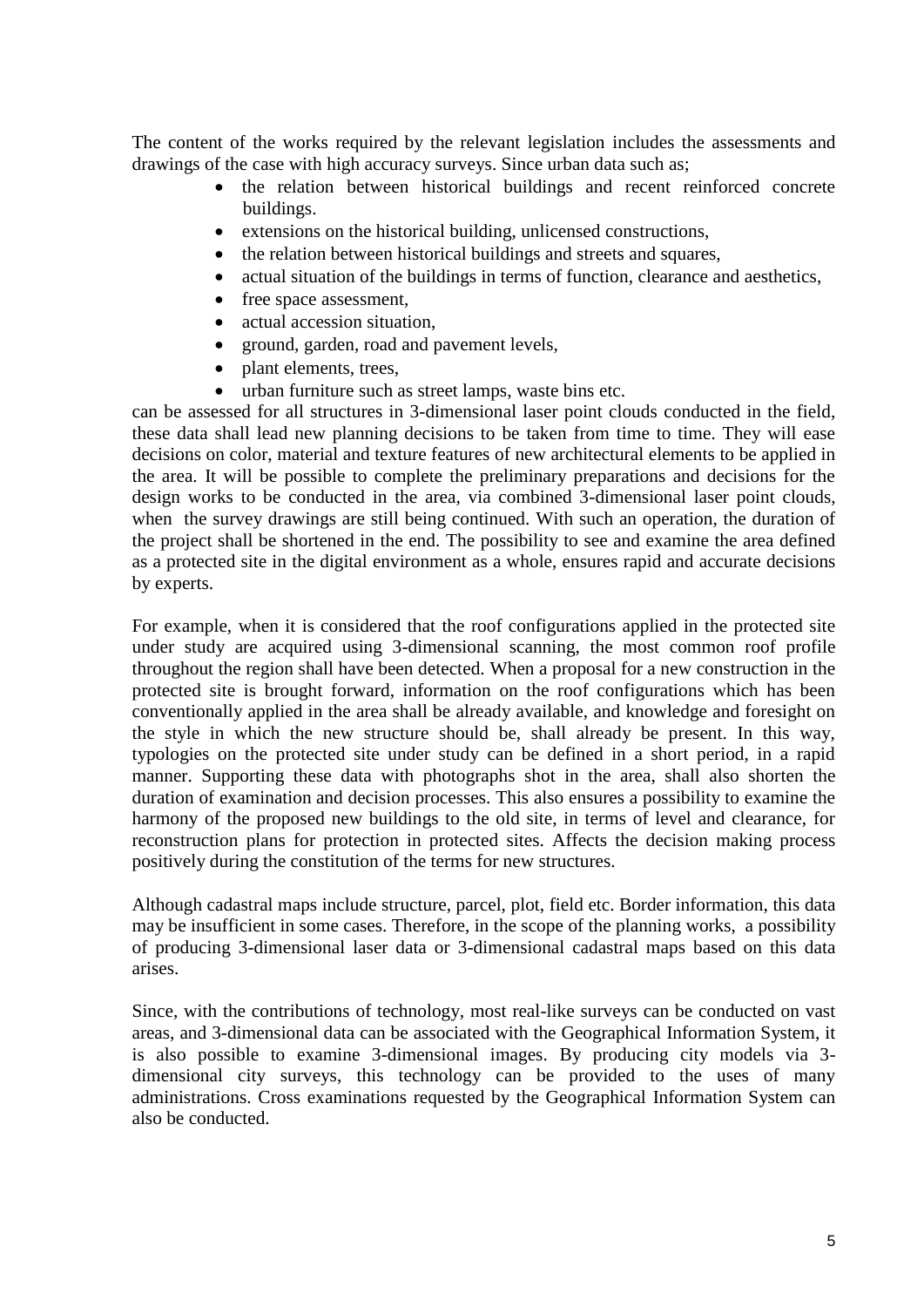# **5. ATTAINMENTS PROVIDED BY 3 DIMENSIONAL LASER SCANNING TECHNOLOGY IN DOCUMENTATION OF PROTECTED SITES**

Since ground scans, i.e. scans conducted from the road level, lack data about the roofage, all the data on the area is acquired through combining aerial scans or scans conducted from a high location in the area with ground scans.

When 3-dimensional laser point clouds are supported with calibrated photography, all architectural features such as mass, volume, color, material, texture, pattern, and spatial data can be observed in 3 dimensional form. This possibility offers the expert working in the site a chance to comprehend and perceive the workspace as a whole, in a short time.

The details of the work to be conducted at the site, defines the quality and the quantity of the laser scanning to be performed in the area. However, for laser scans in protected sites, to conduct the scanning as detailed as possible and to acquire detailed site related data will be of great help for any kind of subsequent work at any scale in the site.

Laser scanning devices enable the sites where historical buildings are ample, to be surveyed in a rapid and effective manner. The advantages of using laser scanners in the protected sites where monumental buildings such as mosques, baths, churches and examples of civil architecture exist together, can be listed as such:

- As it can both possible to scan a single historical building with high accuracy and speed, and also scan several adjacent buildings together, the relations between the buildings and details can be examined. For example, all the details such as the distance between the buildings, their corresponding dominance, effect, eave levels, balcony, bay windows, garden walls, stairs, pavement level can be detected all at once.
- Small areas scanned in bits can be combined later, in digital environment to enable knowledge of the entirety of the site. This provides the possibility of observing, assessing and interpreting all the historical characteristics of the site together.
- Human labour is decreased by 70%. Surveying can be conducted with fewer personnel. This affects the project production and delivery dates positively.
- On-site working hours are decreased by 90%. In view of experience, the number of days in which the work is suspended due to negative external factors such as weather conditions did not exceed 1% of the total working days.
- Detail works overlooked in the site can be realized in the office, as the building or all of the buildings can be seen together in digital environment.
- It is possible to miss some details or overlook measurements in conventional surveying methods. But in laser scanning, the fact that all the details are acquired at once eliminates this possibility.
- It brings forward the ease of remote surveying in complicated, inaccessible or dangerous places where conventional techniques are inadequate.
- The possibility of working without a need for daylight (in night hours) is an important factor, and is a reason for preference in some cases.
- It also helps analyses of panoramic data and urban conditions, apart from the buildings in the site.
- Data acquired from the site are multipurpose;

e.g. Assume that a sectioning is being conducted which proceeds as road – city block – road – city block – road, like the city blocks in Chart 1. In a situation as such, the common method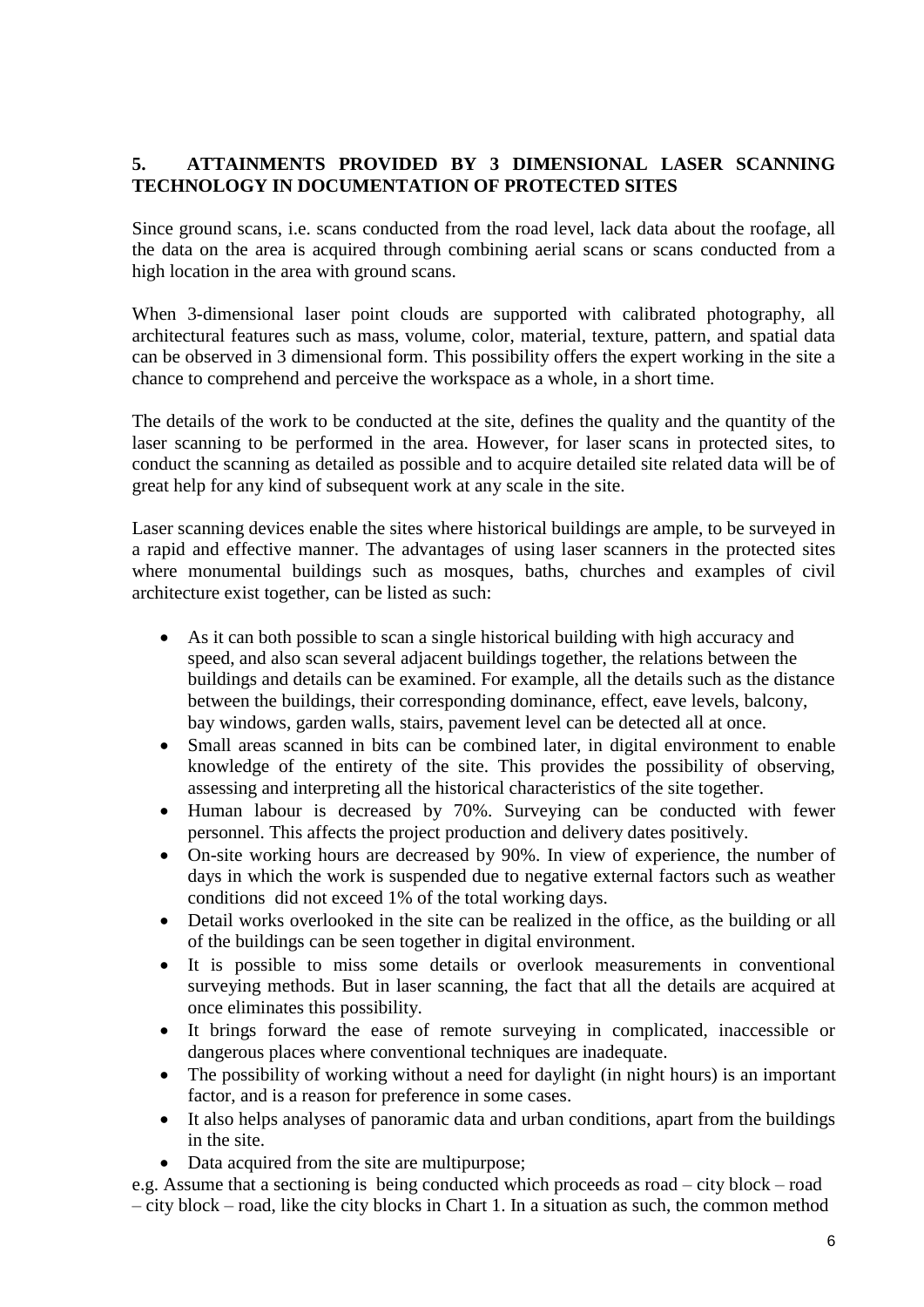is to draw a section of each building, to place them on the road level, and then to draw the section of another building which has a facade to the roar, and to place them on the road level. Here, in case of a mathematical calculation error, the section which is being formed can take more time than expected. Many professionals know from the experience that a 10 cm error on the road level can have huge consequences in the architectural section. However, data acquired from 3-dimensional laser scanning devices offers great ease at this matter. Combined point cloud data of the site, offers possibilities of sectioning and drawing from any point desired.

Hence, if in a protected site, the data is acquired through laser scanning, it affects the work flow of the project in terms of duration, quality and accuracy in an utterly positive manner. This positive effect ensures the timely handover of the project to the management or the party who orders the work, and move on to application sooner. It offers a chance to interfere and repair our buildings which are on the edge of withering.

Laser scanning surveys provide benefits not only in project production, but also in other architectural processes. For example, assume that paint and white wash works are required for the facades of all the buildings, whether registered, or unregistered, in a protected site. This quantity survey can be priced conducted without a necessity of a drawn survey, using point cloud data. So, when a quantity survey is required, the scanning data, i.e. 3-dimensional images which consist of point clouds can be used, without a necessity of a drawn survey. Since deformation and sensitivity which have occurred on the historical buildings, can be detected using laser scanning, the method and process to be determined prior to the restoration application is also positively affected in a direct fashion.

# **6. CONCLUSION**

It should be noted that it is necessary for the relevant ministry, in charge of the evaluation of cultural and natural properties and protected sites to be equipped with contemporary method, technology and techniques and should resort to employ qualified personnel to work on this subject.

In the event that documentation and surveying works of the protected sites country-wide to be conducted by the relevant authority, historical buildings which require protection would be recorded rapidly and in the case of future corrosion of the building, it would be possible to make use of the archived documents.

3-dimensional data acquired in the protected sites support the 2-dimensional base maps on which the work is conducted. Updating the site in 3-dimension ensures an accurate evaluation of present urban settlement, and correct comprehension of structural fittings and architectural elements such as:

- Height of building,
- Protection situation of the building,
- $\bullet$  Building eave relation,
- $\bullet$  Building garden relation,
- $\bullet$  Building road,
- $\bullet$  Building pavement,
- $\bullet$  Garden road relation,
- Bay and corbels,
- Facade decorations (mutules, console elements, window jams etc.),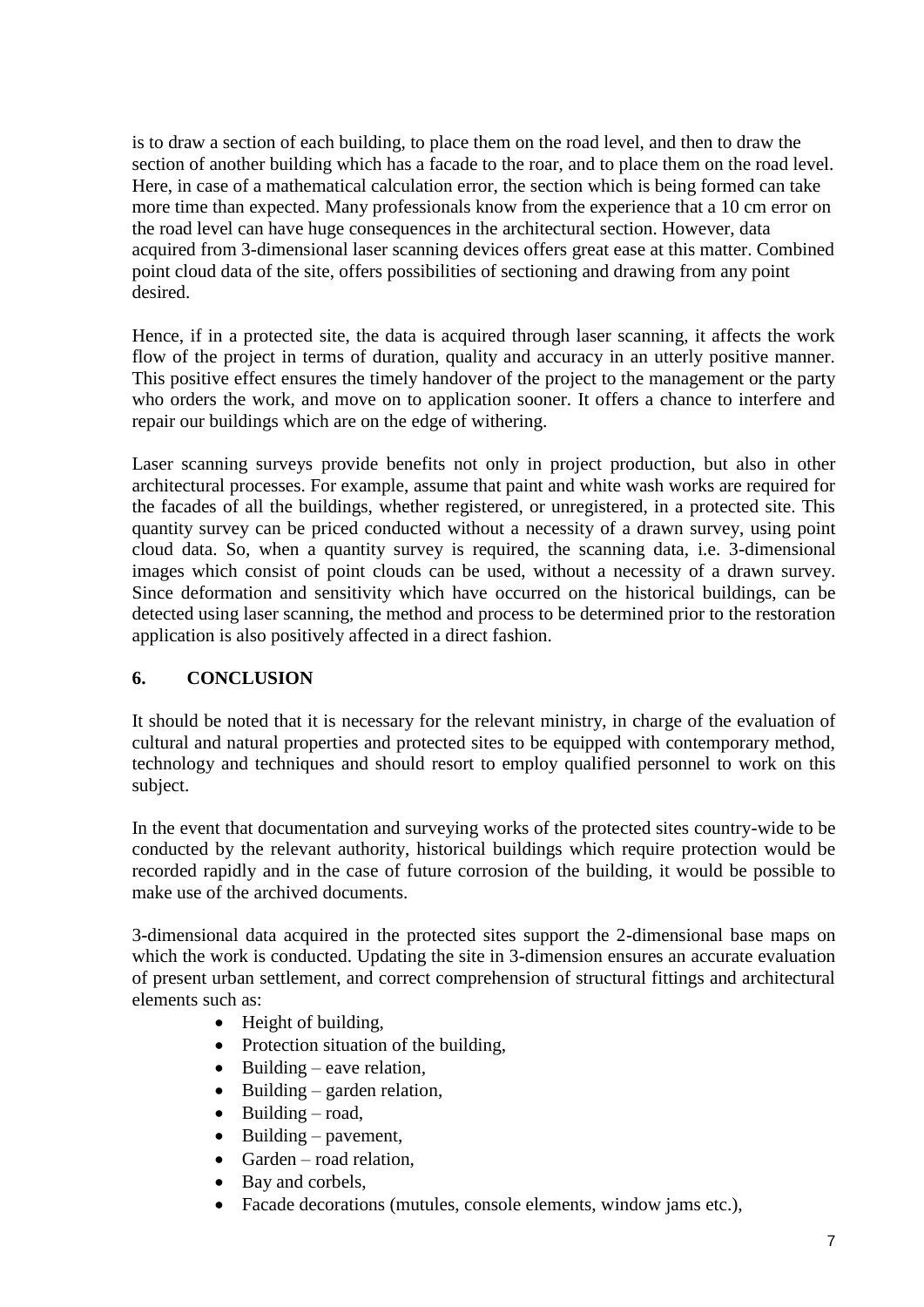- Roof types,
- Street lights,
- Garden walls

Therefore, as it enables an ease for right decision-making and healthy planning for new urban applications to be performed on the field, they should be popularized.

It is necessary to delve into much more detailed studies for the applications in the protected sites, make examinations and synthesize the data with a holistic approach. This is the only way to ensure the conformity of any kind of application planned to be conducted in the site, with protection and goal criteria. To benefit from the improving technology all over the world, makes a dramatic difference in quick and accurate analyze, evaluation, synthesis processes in many respects.

When documentation and surveying works are to be conducted in protected sites larger than a specific size, virtual surveying – surveying acquired through 3-dimensional laser scanning – should be preferred as it is more efficient, effective, healthy, accurate and fast than other surveying methods.



**Photograph 1:** Acquiring data via laser scanning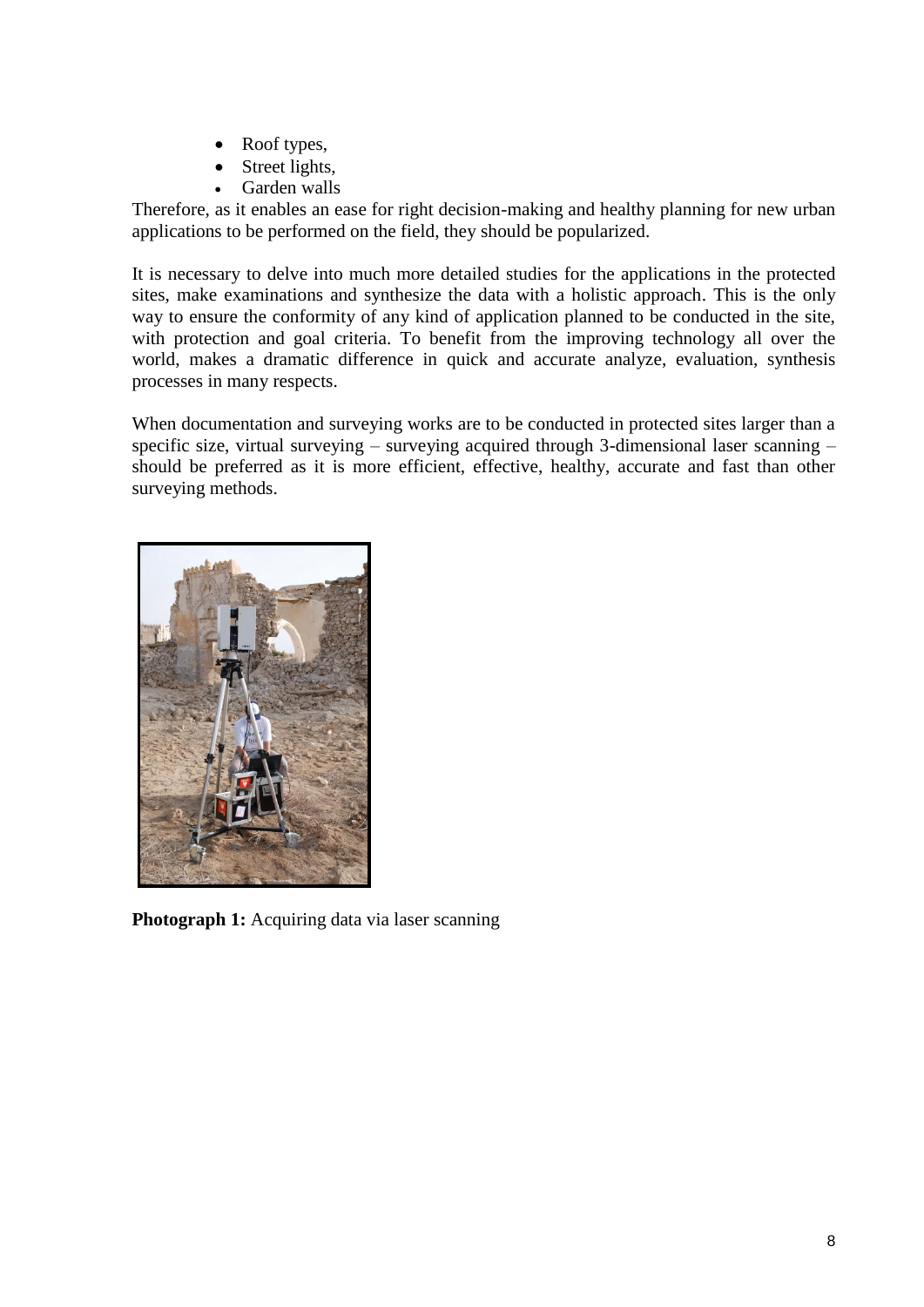

**Photograph 2:** Data control and data transfer (Data is observed on the monitor, the frequency is determined, if scanning frequency is inadequate, a scanning with more frequent intervals is conducted –considering the lengthy duration, and a more detailed image of the facade of the building is acquired.)



**Drawing 1:** Street silhouette acquired via laser scanning. (This image is in sheer scale and level, and it can be brought to any desired scale.), Istanbul Fatih, Süleymaniye.



**Drawing 2:** Street silhouette of several city blocks (In area-wide works, project design process takes less time than expected and the prepared projects are in accurate scale and level.)